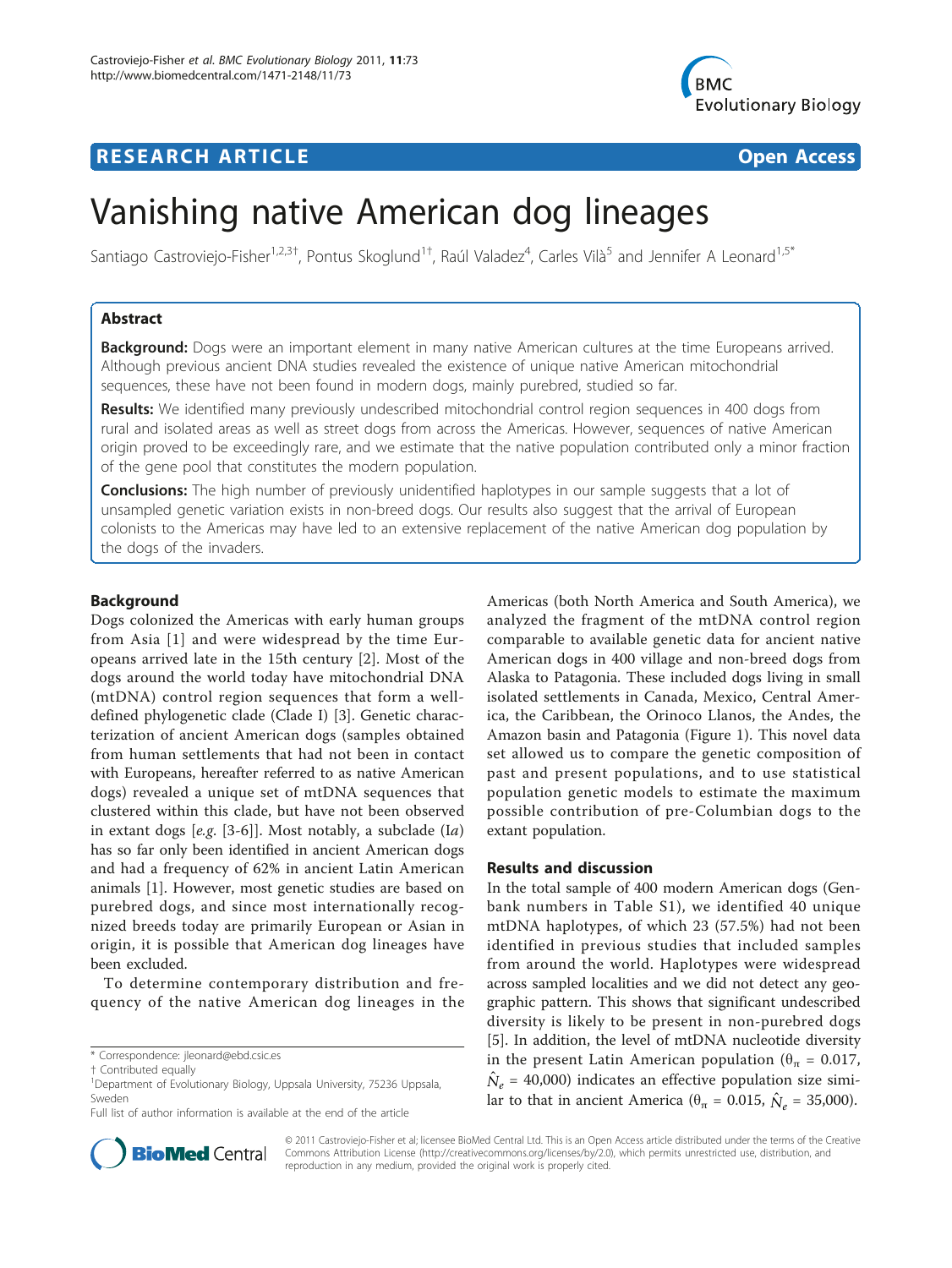<span id="page-1-0"></span>

More than half of the haplotypes (23/40) and individuals (259/400) belonged to the common Clade I. However, none of the sequences was identical to nor clustered within the ancient native American dog Clade <sup>I</sup>a (Figure 2). This striking difference in haplogroup frequencies between ancient and modern dogs suggests that very little of the mtDNAs present in the extant population trace back to the native American population This could be due to either genetic drift or population discontinuity between the two time points.

We investigated the probability of this result under different demographic models and found that the observation of a private haplogroup in the ancient sample with a frequency as high as Ia allows rejection of complete continuity between ancient and present populations for an extensive range of assumptions. For the constant size population model (see Methods), we found that all models with an assumed  $N_e > 3,000$  could be rejected at the 5% significance level, and the population expansion scenario was similarly rejected for initial  $N_e > 2,100$  (P < 0.05).



However, complete continuity is not a realistic model since introduction of European dogs is known to have occurred. Thus, we also tested the possible contribution of the ancient population under a model where the current Latin American dog population is a mixture of Old- and New World populations (Figure [3\)](#page-2-0). The simulations indicated that given the estimated mitochondrial  $\hat{N}_{e}$ , less than 10% of the ancestors of the modern American dog population are ancient American dogs (Figure [4](#page-2-0)). While based on inferences from a single genetic marker, this upper limit for the average genetic contribution of the ancient population is expected to apply also to the autosomal genomes of extant dogs. However, we caution that the average genome-wide native American ancestry in the extant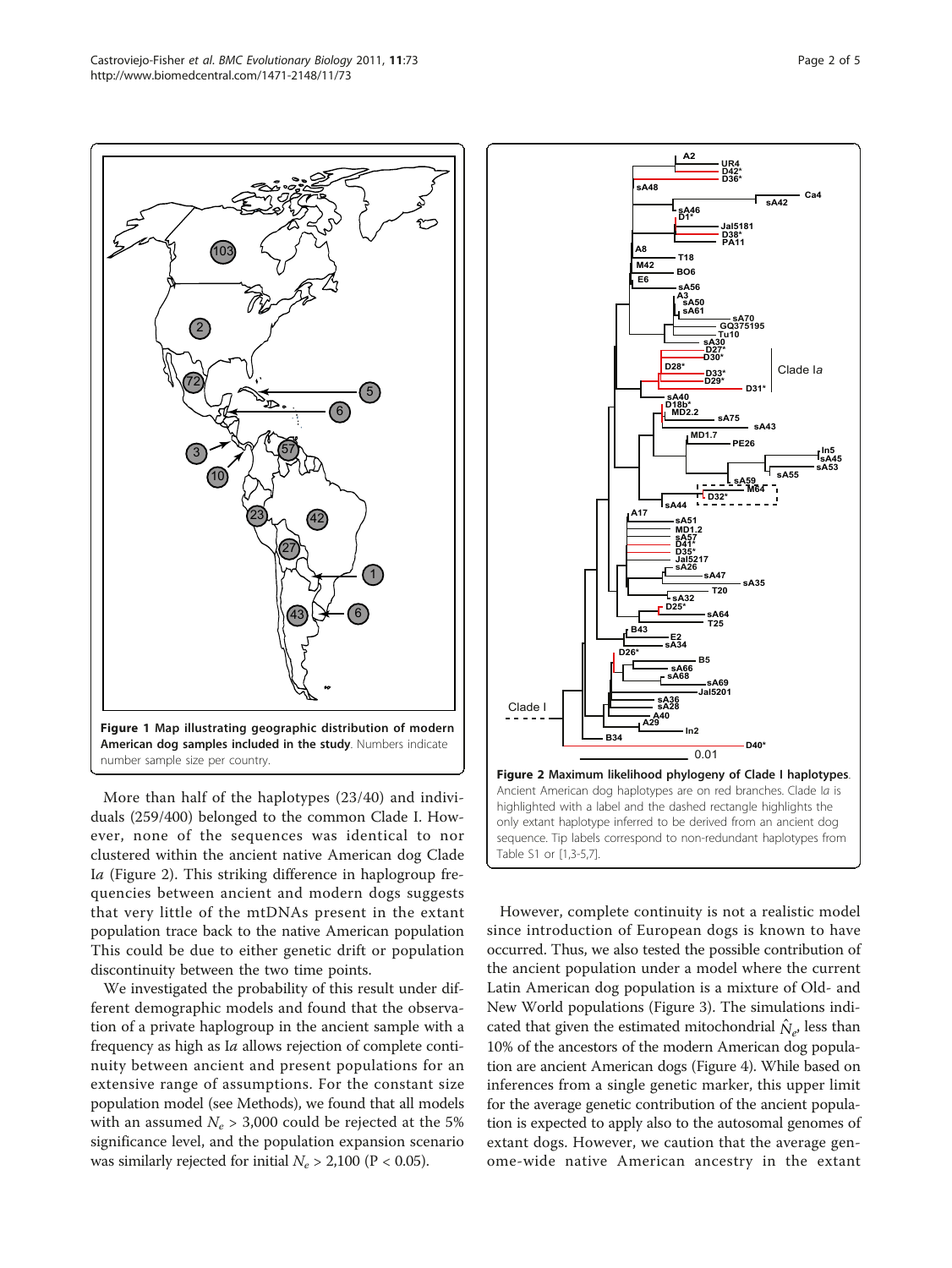<span id="page-2-0"></span>

population could be different if male and female dogs contributed an unequal number of offspring to the population (*i.e.* there was an unequal sex ratio), the mitochondrion has been subject to selection, or if other assumptions in the demographic model (see Methods) have been violated in the recent history of the population.

We also examined if ancient American haplotypes other than those in Clade Ia were present in the modern sample, and identified a single modern haplotype derived from a pre-Columbian haplotype (Figure 5). This previously undescribed haplotype was found in two dogs from the Maya villages of Pisté and Chan Kom, both in the State of Yucatán, Mexico (M64, M76; Additional file [1](#page-4-0): Table S1) and is most closely related to the ancient Mexican haplotype





D32 [\[1\]](#page-4-0), from which it differed by a single substitution. Although these communities are in close contact with modern life, they still live largely according to indigenous traditions, including a lack of organized dog husbandry. The mtDNA of these two individuals may be inherited from the pre-Columbian population, and thus indicate that not all ancient lineages went completely extinct.

Arrival by Columbus to the Americas in 1492 was quickly followed by the arrival of conquistadors, missionaries and colonists from Europe with their livestock, pets, commensals and pathogens, all of which had an important impact on native American populations and culture [[7,8\]](#page-4-0). Our results show that native American dog populations were also impacted. The extent of this impact is unexpected because of the large historical population size of dogs in the Americas and the existence of potential refugia (e.g. isolated human groups) where native lineages could have survived. Several factors might have contributed to this replacement, including direct persecution [[7,9](#page-4-0)], preference for the often larger newly arrived dogs, or susceptibility to introduced infectious diseases. Future studies including more ancient and modern dogs and more genetic markers, such as neutral autosomal markers, genes of known function and Y-chromosome markers, will contribute to a deeper understanding of the causes of and extent to which the native American dog population has changed since the arrival of Columbus.

## Conclusions

Using molecular data and statistical modeling, we demonstrate that an important amount of mitochondrial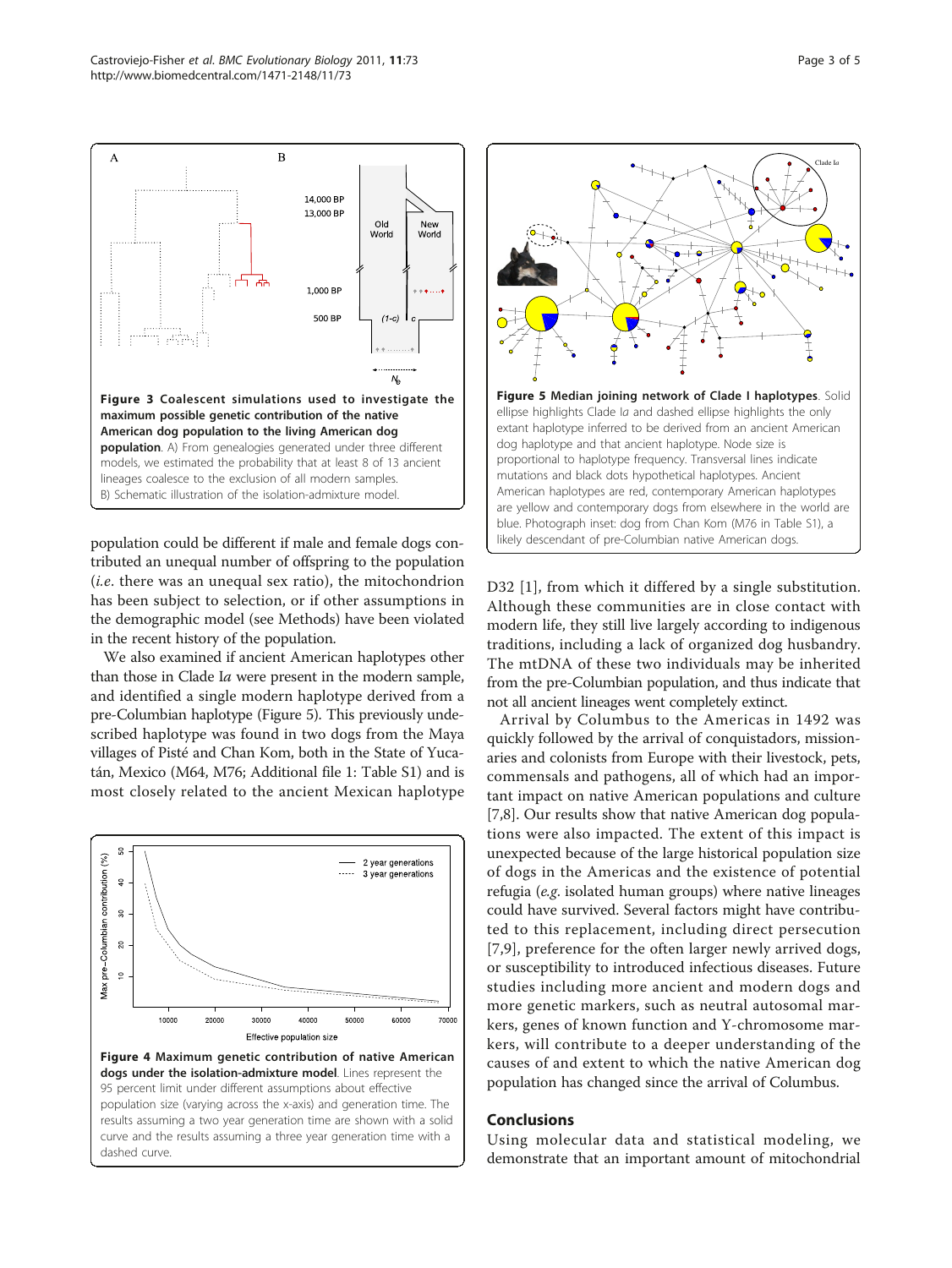haplotype diversity exists in undersampled non-breed dog populations, and that the breadth of the impact of post-Columbian colonization on the Americas has been underestimated. The extensive replacement of the native American dog population inferred from our data set illustrates that even cultural and biological elements that are not specific targets of invaders can be profoundly affected at a continental scale and in a short period of time.

## **Methods**

We used published primers (ThrL and DLHc) and PCR conditions [[1\]](#page-4-0) to amplify and sequence in both directions a fragment of 425 bp from the mitochondrial control region (Table S1). Sequences were compared to available sequences in GenBank with megablast to check for nuclear insertions and new haplotypes. Additional published sequences from dogs [[1,3,4](#page-4-0),[10](#page-4-0)] and wolves [[10-14\]](#page-4-0) were included to place our study in a historical and geographical framework (e.g. to root phylogenetic trees) as in  $[1-4]$  $[1-4]$  $[1-4]$  $[1-4]$ .

We used the E-INS-i option in MAFFT [\[15](#page-4-0)] to align all sequences included in the study. We performed phylogenetic analysis of the complete dataset with and without removing redundant haplotypes using MacClade 4.06 [[16\]](#page-4-0). We ran 1000 searches and 2000 bootstrap replicates in Garli0.96 [[17\]](#page-4-0) to search for a maximum likelihood topology under the model TrN+I+G selected by Modeltest 3.7 [\[18](#page-4-0)] using the Akaike information criterion. Sequences that clustered in Clade I [[3\]](#page-4-0), were further analyzed by constructing haplotype networks. We focused on Clade I because all but one of the ancient American dog sequences cluster within this clade. We built median-joining [[19\]](#page-4-0) haplotype networks in NETWORK 4.5<http://www.fluxus-engineering.com/> and a statistical parsimony network in TCS 1.21 [[20](#page-4-0)] with gaps as an informative fifth state. Both methods yielded similar results and only the result of the former analysis is shown.

We estimated mitochondrial effective population size  $(\hat{N}_{e})$  for the ancient sequences described by reference [[1\]](#page-4-0) and a corresponding subset of our modern sequences where all samples collected north of Mexico were excluded in order to better match the geographical range of the ancient dogs from reference [\[1](#page-4-0)] that died before Columbus first arrived to the Americas. We used nucleotide diversity  $\pi$  as a direct estimate of the population-scaled mutation rate  $\theta_{\pi}$  and the expression  $\theta_{\pi}$  =  $2N_e\mu$  where  $\mu$  is the mutation rate per nucleotide and generation (note that  $N_e$  will be affected by inclusion of multiple clades). We computed  $\pi$  using DNAsp v.5.00.07 [[21](#page-4-0)], and used a conservative estimate of  $\mu$  in the dog mitochondrial control region that assumed a

divergence time between gray wolves and coyotes 2 million years ago  $(2.13 \times 10^{-7}$  per generation) [[4\]](#page-4-0). We note that assuming a 1 million year divergence time  $(e.g.$ [[22\]](#page-4-0)) would result in higher estimates of  $\hat{N}_e$  and thus decrease the probability of observing large differences between samples from different time points even further. We also note that mtDNA data is not optimal for accurately estimating  $\hat{N}_e$  in natural populations, but its use here is motivated by our interest for the possible magnitude of genetic drift acting on American dog mitochondria, particularly in the last  $~1000$  years (see below), and by the fact that no autosomal sequence data is currently available.

We investigated the probability of observing a private haplogroup in the ancient sample with a frequency as high as Clade Ia in a hypothesis-testing framework for three different population genetic models for the demographic history of American dogs using Serial Sim-Coal [[23,24\]](#page-4-0), the only coalescent simulator currently available that allows modeling of both population structure and samples from different time points. By simulating 10,000 independent genealogical histories and investigating the resulting topologies with custom scripts, we approximated the probability that at least 8 of 13 lineages sampled 1000 years ago (corresponding to the ancient Latin American samples) [[1\]](#page-4-0) would be monophyletic with respect to 299 lineages sampled at the present (corresponding to modern Latin American samples included in the study; Figure [3A\)](#page-2-0), given different assumptions about  $N_e$ . The general approach of estimating the possible contribution of Native American dogs to the extant gene pool in a simulation-based hypothesis-testing framework was chosen because few analytical tools (i.e. mathematical models) have been developed to deal with probabilities under the structured coalescent with temporal samples. Simulations thus provide a flexible alternative.

First, we tested a demographic model with a single continuous population that either maintained a constant size during all of its history or started growing exponentially 200 generations ago to an  $N_e$  of 15,000. To investigate the possible contribution of the native American dog population to the current population, we constructed an isolation-admixture model more in agreement with historical evidence (Figure [3B](#page-2-0)). Starting from a single population at the present, the lineages in the population were divided into two isolated populations 400 years ago (representing the post-Columbian colonization of the Americas by Europeans) with probability c and 1-c, respectively. At 1000 years ago, 13 new samples were taken from one of the subpopulations (New World, representing the data available on ancient Latin American dogs [[1\]](#page-4-0)). At 13,000 years further in the past